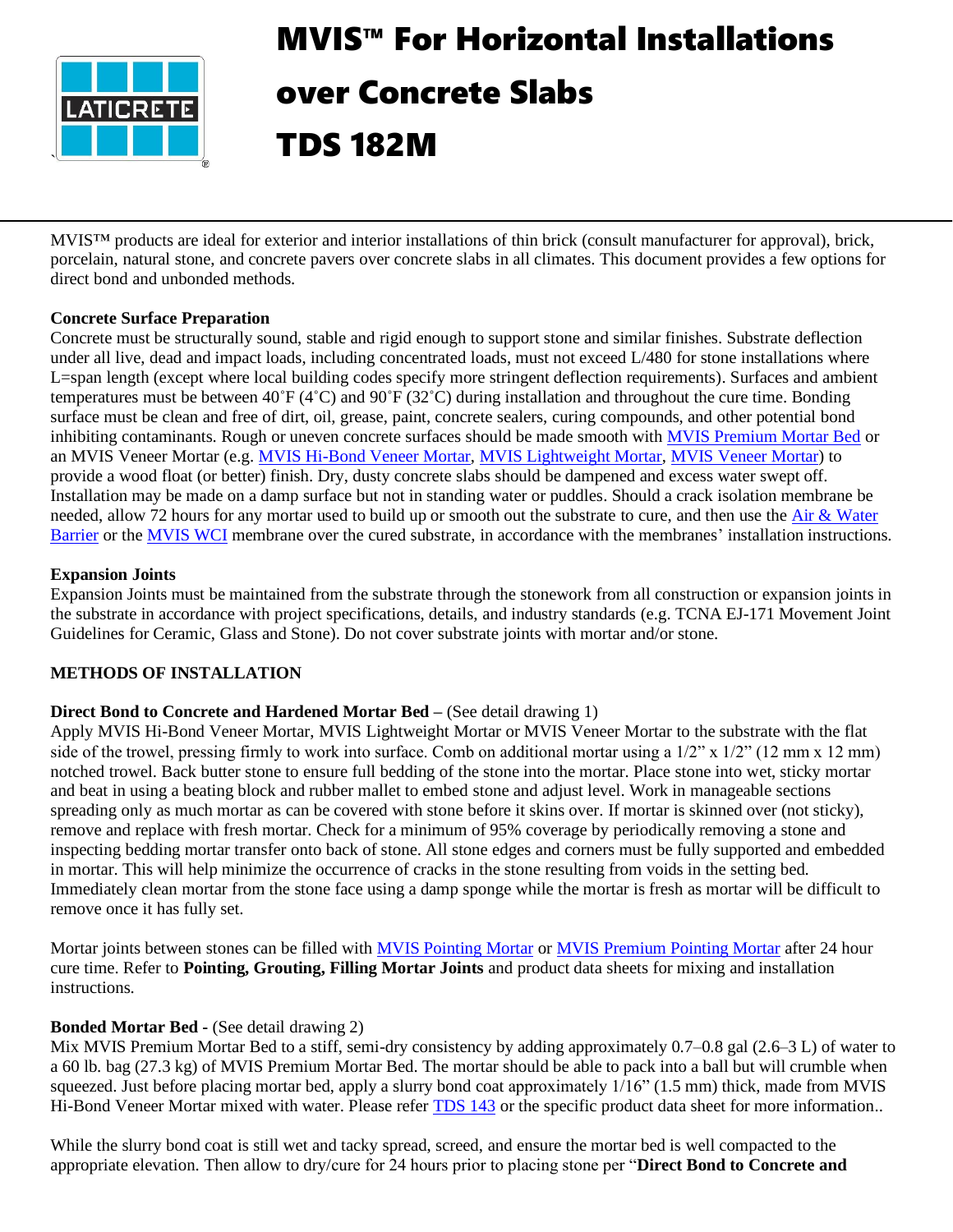**Hardened Mortar Bed"** instructions above using MVIS™ Hi-Bond Veneer Mortar, MVIS Lightweight Mortar or MVIS Veneer Mortar.

When placing stone immediately over a fresh mortar bed, apply another slurry bond coat of MVIS Hi-Bond Veneer Mortar, MVIS Lightweight Mortar or MVIS Veneer Mortar to the surface of the fresh placed mortar bed and to the back of the stones. While the slurry bond coat is wet and sticky, place the stone and beat in well.

Mortar joints between stones can be filled with MVIS Pointing Mortar or MVIS Premium Pointing Mortar while placing stones or after 24 hour cure time. Refer to **Pointing, Grouting, Filling Mortar Joints** and product data sheets for mixing and installation instructions.

## **Unbonded Mortar Bed -** (See detail drawing 3)

Before placing MVIS Premium Mortar Bed, place a cleavage membrane (e.g. 4 mil thick polyethylene sheeting or 15 lb. builder felt) on the substrate.

Mix MVIS Premium Mortar Bed to a stiff, semi-dry consistency by adding approximately 0.7–0.8 gal (2.6–3 L) of water to a 60 lb. bag (27.3 kg) of MVIS Premium Mortar Bed. The mortar should be able to pack into a ball but will crumble when squeezed.

Place mortar over the cleavage membrane approximately 1/2 the depth of the mortar bed and compact slightly. Next, place 2" x 2" (50 mm x 50 mm), 16 gauge, galvanized welded wire mesh over the mortar and then place the balance of the mortar bed. The wire mesh should be suspended in the middle of the mortar bed. Minimum unbonded mortar bed thickness shall be 2" (50 mm). Spread, screed, and ensure the mortar bed is well compacted to the appropriate elevation. Then allow to dry/cure for 24 hours prior to placing stone per "**Direct Bond to Concrete and Hardened Mortar Bed"** instructions above using MVIS Hi-Bond Veneer Mortar, MVIS Lightweight Mortar or MVIS Veneer Mortar. When placing stone immediately over a fresh mortar bed, apply a slurry bond coat to the surface of the freshly placed mortar bed and to the back of the stones. While the slurry bond coat is wet and sticky, place the stone and beat in well.

Mortar joints between stones can be filled with MVIS Pointing Mortar or MVIS Premium Pointing Mortar while placing stones or after 24 hour cure time. Refer to **Pointing, Grouting, Filling Mortar Joints** and product data sheets for mixing and installation instructions.

## **Pointing, Grouting, Filling Mortar Joints**

Use MVIS Premium Pointing Mortar for joints 1/4" - 1/2" (3mm - 12mm) wide, or MVIS Pointing Mortar for joints 3/16" - 1-1/4" (5mm - 32 mm) wide after stone has set firm.

Before grouting, remove excess setting mortar, spacers, debris, dust, dirt, etc. using a scraper and a damp sponge. Do not leave water standing in joints. Substrate temperature must be between  $40\degree F (4\degree C)$  and  $90\degree F (32\degree C)$ . Apply [STONETECH](https://cdn.laticrete.com/~/media/product-documents/product-data-sheets/ds-2135.ashx)<sup>®</sup> [Grout Release](https://cdn.laticrete.com/~/media/product-documents/product-data-sheets/ds-2135.ashx) or suitable STONETECH sealer (e.g. [STONETECH Heavy Duty Sealer\)](https://cdn.laticrete.com/~/media/product-documents/product-data-sheets/ds-279.ashx) to stone surface prior to installing grout. This will help prevent the grout color transfer to the stone surface. Refer to the Surface Care – Maintenance and Care Instructions section [\(here\)](https://laticrete.com/en/support-and-downloads/product-support/technical-datasheets) for more complete information and recommendations for your specific stone type.

Mix grout per product data sheet mixing instructions. Place water in a clean mixing container and add mortar slowly. Mix with a slow speed mixer to a smooth flowable consistency. Allow grout to slake for 5 minutes, then remix grout.

Dampen stone surface with water. Use a grout float to place grout into joints. The grout must fill the full depth of the joints leaving no voids. Immediately remove grout from the stone surface with a clean, damp sponge while grout is fresh. Grout will be difficult to remove once it dries on the surface. Protect grout from rain and foot traffic for a minimum of 24 hours at 70˚F (21˚C). Cooler temperatures require a longer cure time.

Use LATASIL<sup>™</sup> for movement joints in accordance with project specifications, details, and industry standards (e.g. TCNA EJ171 Movement Joint Guidelines for Ceramic, Glass and Stone).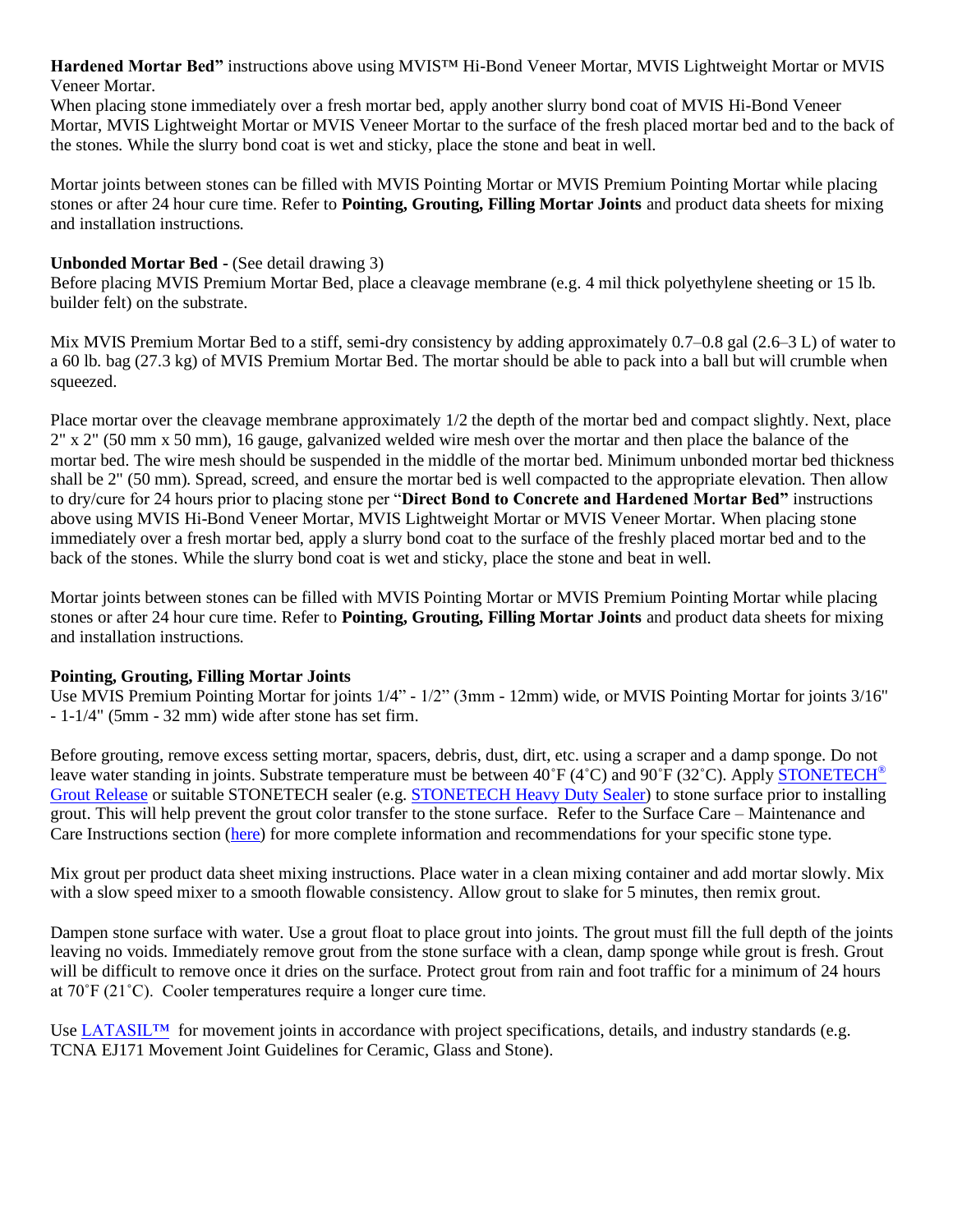#### DETAIL DRAWINGS

### **Detail 1 - Direct Bond to Concrete**

#### **Detail 2 - Unbonded Mortar Bed**

#### **Detail 3 - Bonded Mortar Bed**



#### **MAINTENANCE**

#### **Stone Sealer**

There are several natural look (e.g. **STONETECH<sup>®</sup> BulletProof<sup>®</sup> Sealer, [STONETECH](https://cdn.laticrete.com/~/media/product-documents/product-data-sheets/ds-282.ashx) Heavy Duty Exterior Sealer**, etc...) and enhancing type sealers (STONETECH Enhancer & Sealer, STONETECH High Gloss Finish & Sealer, etc…) to choose from depending on the desired look and the level of protection required for your project. Additional information can be found [here](https://laticrete.com/en/solution-center/featured-solutions/surface-care-and-maintenance/using-the-products/care-instructions-by-surface) or by calling 888-786-6343 to speak to a Technical Service Representative.

### **Stone Cleaner**

There are several types of cleaners; daily [\(STONETECH Stone & Tile Cleaner\)](https://cdn.laticrete.com/~/media/product-documents/product-data-sheets/ds-211.ashx), heavy duty [\(STONETECH KlenzAll™](https://cdn.laticrete.com/~/media/product-documents/product-data-sheets/ds-215.ashx) or STONETECH DEEPKLENZ<sup>TM</sup>), and specialty (e.g[. STONETECH Mold & Mildew Stain Remover\)](https://cdn.laticrete.com/~/media/product-documents/product-data-sheets/ds-219.ashx) cleaners that can be used to clean and maintain stone. Additional information can be found [here](https://laticrete.com/en/solution-center/featured-solutions/surface-care-and-maintenance/using-the-products/care-instructions-by-surface) or by calling 888-786-6343 to speak to a Technical Service Representative.

#### **De-icing / Ice Melt Products**

It is widely known that many de-icing products can cause damage when used on stone and cement based materials. LATICRETE recommends conducting a review of the maintenance / de-icing products used where stone and cement based products are installed. LATICRETE also encourages the use of non-corrosive, non-aggressive de-icing methods and materials. There are various types of non-corrosive de-icing materials available in the market place (e.g. calcium magnesium acetate). The following are a few links to companies that provide these types of materials:

<http://www.meltsnow.com/material-safety-data-calcium-magnesium-acetate.htm>

[http://store.interstateproducts.com/Ice\\_Melts?gclid=CIOxjc6j-ZwCFRdc2godTxygaQ](http://store.interstateproducts.com/Ice_Melts?gclid=CIOxjc6j-ZwCFRdc2godTxygaQ)